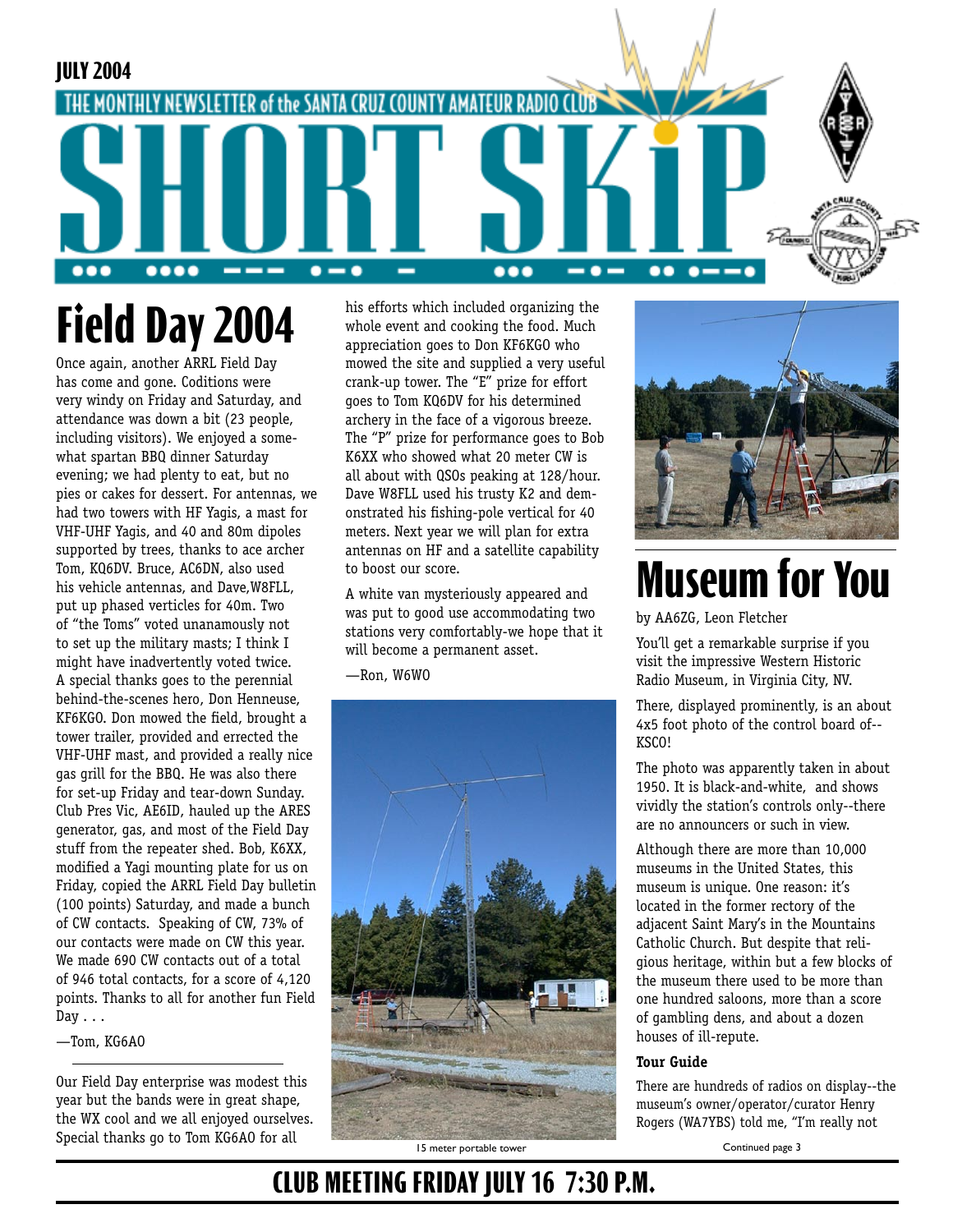## **2 JULY 2004 3**



Published 12 times per year. Free to members. *Santa Cruz County Amateur Radio Club, Inc.* Post Office Box 238 Santa Cruz, CA 95061-0238

Editor and Publisher Ron Baldwin, K6EXT (831) 419-1025 K6EXT@fireclay.com Columnist: Art Lee, WF6P Writer: Ron Skelton, W6WO Distribution: Elaine Pennell, KE6FRA

### **Strawberry Field Bike Ride**

Hams provide communications for Strawberry Fields bike ride on May 16.

Fifteen radio amateurs polished their emcomm skills while providing commmunications for the 25 mile, 100 kilometer, and 100 mile rides at the Strawberry Fields Forever event.



Phil KE6UWH and Ray KE6WHG operate the NCS command center in the Santa Cruz County ARES van at Aptos High School

# **Greetings from NF6Z**

Greetings to the ( SCCARC) from your retired X-vp james(nf6z) formerly(kf6yrd). We are enjoying, FLORENCE OR. and have become members of the Central Oregon Amateur Radio Club in Florence. The club here is about 80 members strong and we meet every wed. morning for breakfast. great group of people, not quite as active as the worlds finest radio club that all you "santa cruzins" get to enjoy. I miss all of you and perhaps we will meet on "hf" down the log. 73 to all and happy trails from james (NF6Z).

# **THE FCC TURNS 70!**

The Federal Communications Commission (FCC) <http://www.fcc.gov>, the agency that regulates the Amateur Radio Service, turns 70 years old on Thursday, July 1- the effective date of the Communications Act of 1934. Passed by Congress on June 19 of that year, the Act established the FCC as an independent US government agency.

Although amended since, the Act--all 333 pages of it--remains in effect today and establishes the authority of the FCC to, among other things, issue license grants. It also spells out the official definition of an amateur station: "The term 'amateur station' means a radio station operated by a duly authorized person interested in radio technique solely with a personal aim and without pecuniary interest."

Upon its creation 70 years ago, the FCC directly inherited the personnel, funds and records of the Federal Radio Commission (FRC), then just seven years old. The FRC had shared regulatory duties with the Department of Commerce and the Interstate Commerce Commission. The Communications Act of 1934 put all the responsibilities under one roof. Most of the significant changes the Communications Act of 1934 introduced affected broadcasting.

Directly responsible to Congress and charged with regulating interstate and international communications by radio, television, wire, satellite and cable, today's FCC jurisdiction covers all 50 states, the District of Columbia, and US possessions.

When the FCC came into being in 1934, QST expended surprisingly little ink announcing the regime change to the Amateur Radio community.

"The radio part of the law is almost exactly the same as before, and there is no change in any amateur regulation," said a short article in the August 1934 issue. "The League kept in close touch with this legislation as it progressed, and is assured that nothing in the new law adversely affects Amateur Radio."

The original FCC was authorized to have seven members and up to three divisions. Today's FCC has five members--all appointed by the president and confirmed by the Senate--and six bureaus.



Another Cake Session is history.

The main topic: small, high efficiency, broadband antennas. The Attendees: W6ZZZ Marc; KG6EE Hank; K6BDK Frank; W8Fll Dave; AE6KS Jeff; K6EXT Ron; N1IPP Jim

KG6EE Hank brought in a very small antenna which was likely a military broadband aircraft band antenna. Hank said it was resonant at 2m. and was airfoil shaped and about 1 foot long. It looked as if it was meant to be bolted to an aircraft. For purposes of ID this antenna was manufactured by R.A. Miller Antenna AT-450/ARC 5985-00-545-6235. I would really like to see a characterization of this type of antenna. Wind drag would likely be minimal. This would work well on a car I would think.

Dave W8FLL described an antenna designed by John Reinartz K6BJ SK that was vertical had loops spaced about 1/4 wavelength at 90 degree intervals around the axis of the vertical. I would like to see this antenna resurrected if for no other reason than John Reinartz is the patron saint of the club.

 The ever informative Jeff AE6KS described the vertical colinear antenna with horizontal shorting stubs and shortened overall height. After thinking about this: Is the Reinartz antenna of the 1920's actually a colinear antenna? Jeff AE6KS gave us the conventional wisdom that antennas shorter than 1/4 wavelength increasingly lose efficiency as they get shorter. This will be a stern test for new innovative antennas like the ones that we have been hearing about of late.

Other topics of conversation: From Jeff AE6KS. Point contact diodes and early semi-con that used .32 and .22 caliber cartridge brass for the package. The use of a sweep generator and an oscilloscope instead of a spectrum analyzer for many measurement tasks. Active antennas and Fractal antennas (Which no claimed to understand) phased array antennas and Wireless and various cell phone technology.

Charging technology and why batteries fail. Alkaline vs. Heavy Duty dry cells is the recent article in QST wrong Consensus: probably yes. Regular dry cell batteries probably leak about as much as the alkaline and without stats such a statement is pretty much meaningless.AE6KS has some interesting ideas concerning the charging of rechargeable batteries. Digital radio was discussed with most of the attendees not comprehending all that was discussed especially N1IPP. Dave W8FLL showed his Antenna "Scope" which indicates resistive load at low power and Dave discussed how it might be used to tune an antenna. Dave built the device about 1952 and it still works! The discussion of this device led to the discussion of all sorts of point contact diodes. Ron K6EXT brought his 40 meter direct conversion receiver and there was discussion of the merits of direct conversion. A fine time was had by all.

--- James Koger --- pv544@earthlink.net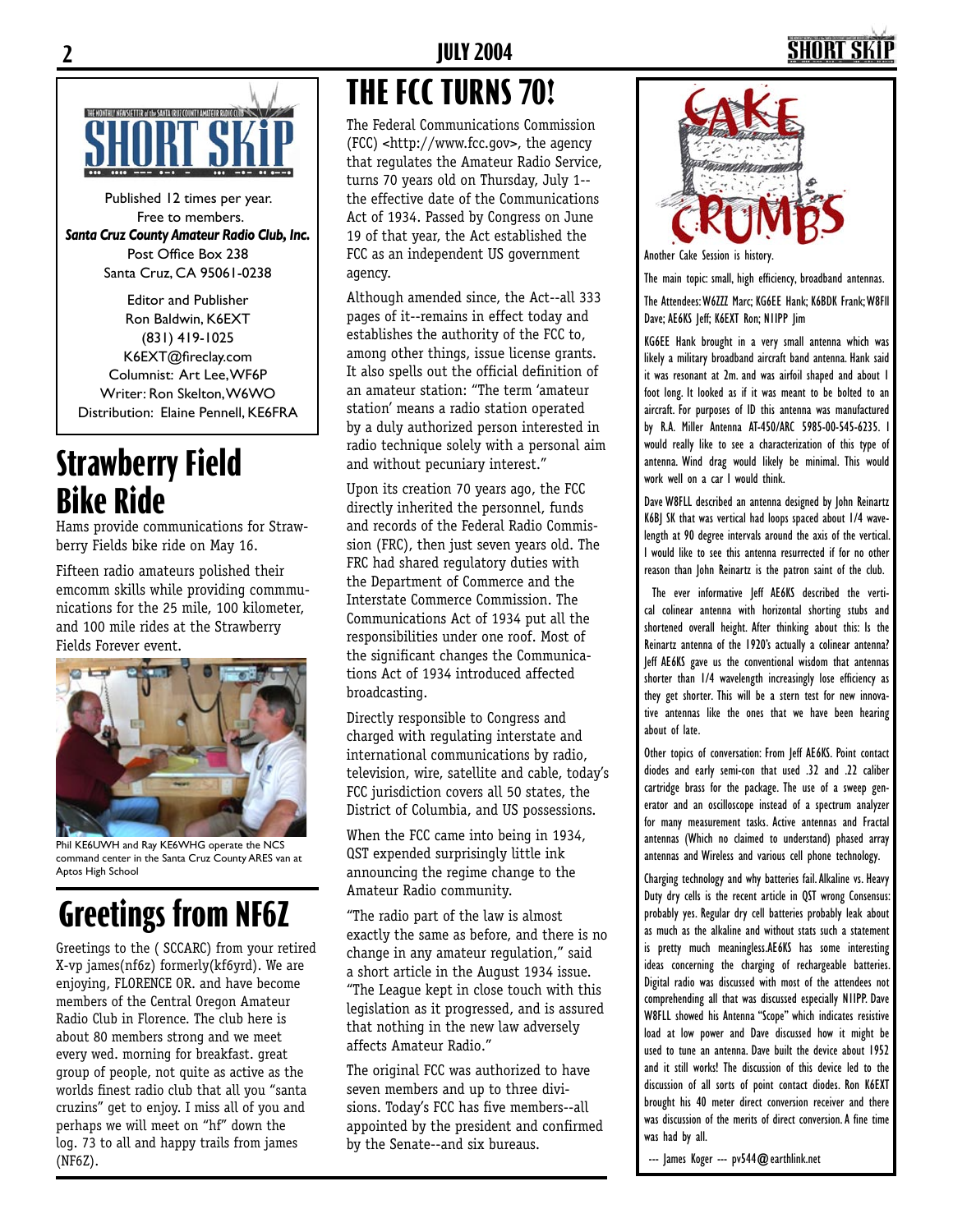# **2 JULY 2004 3**

#### **Museum for You**

quite sure myself how many there are."

The displays are well-labeled, but Henry likes to give personalized narrations to visitors. He's a keen and quick reader of tourists' interests and levels of knowledge. For example, he knows I'm a ham, so during my most recent visit (last month) he started telling me a lot of technical details about the artifacts that I stopped to look at. But after only a few exchanges he realized I'm not a tech type--he spotted that much of what he was saying was over my head. So he eased up, shifted to telling me about historic aspects of the equipment.

#### **Variety**

The range of the museum's old radios is impressive. One of the most imposing is a 1940 Scott Radio Laboratories "AM-FM Philharmonic." It has 33 tubes, 60 watts audio power, three speakers. "Even by today's standards, this receiver provides absolutely incredible performance at a thunderous volume," Henry said.

Also displayed is a General Electric model G-106, introduced in 1938. It has 96 preset switches--"Certainly designed to impress the radio enthusiast's friends."

Then there's the "amazing" feature of Philco's 1939 Model 39-116--its "Mystery Control." That's a wireless remote that tunes in stations and also controls the volume through a motorized component.

#### **Ham Station**

But for hams, the highlight of the museum is a complete "Wireless Station," built in 1912 by Marion Henry "Hank" Dodd. He had no call sign; the government had not yet started issuing them.

The station was discovered in several boxes in Reno in 1999. Hank homebrewed nearly all of the units in his radio station--there were very few companies that manufactured electronic equipment that could handle the high power of Dodd's station--"Probably in excess of one thousand watts," according to Henry.

The station is displayed virtually exactly the same as it was nearly a century ago. Most parts of the station are originals; others have been rebuilt or replicated by Henry.

More information about the museum is at <http://www.radioblvd.com/>http: //www.radioblvd.com.



Did you ever try to get the top off a medicine bottle with one hand? After surgery on my right hand, I needed some pain medication. Home alone for a short period, I finally found a chair covered with a rough material, inverted the bottle, pressed down hard and turned. Ah, relief. On July 1st I had the opportunity to get rid of a problem causing my fingers to curl. Dupuytren's Contractures it seems, is an inherited feature limited mostly with those of Viking blood. I checked it out on the internet. Interesting. Scott King, AH6KL, and I share this malady. The surgery is fairly simple, with a 4 to 6 week therapy treatment to return the hand to 85% mobility. In the meantime, typing with a pencil taped to my cast on my right hand and wrist is slow work. I will not be able to use my paddle for CW so will resort to "pounding" brass on the old straight key with the two-pound cast or maybe use my foot. We'll see. I might add that treatment at the Sutter Hospital was top flight.

When undergoing an EKG prior to surgery, I had a conversation with my nurse, Emily Holder, at the Santa Cruz Medical Clinic. She was great but even greater

when I mentioned that I was a ham radio operator. Emily is the Chairperson for the Board of Directors for Cyclists for Cultural Exchange. From ARES help in the past, she knows Bob Wiser, K6RMW. Our ARES group, under Phil, KE6UWH, helped with their Watsonville Strawberry Fields Forever bike ride. "Cell phones didn't work in all our areas so the hams were great in providing vital communications for us," she said. Her biking group visits foreign countries and hosts foreign riders when they visit here. "Do you know Mary Duffield, WA6KFA?" I asked. Of course she did. Everybody knows Mary and of all her good works with people and children over the years.

Bill Fravel, WB6DBA, (SK). It is with deep regret that we note the passing of one of our lifetime club members. I knew Bill best back in the 1980s when I first joined the club. Bill was quite active on HF and our 2 meter net. He was also a member of the Santa Cruz County Genealogical Society when I was a member.

In 1952, he took a position as the superintendent of maintenance and construction for the Boardwalk and worked there until his retirement.

He died on June 19th at age 81 of respiratory failure and complications from diabetes. A lengthy obituary was carried in the Santa Cruz Sentinel on June 21st(http: //www.santacruzsentinel.com/archive/ 2004/June/21/robit/stories/01robit.htm)

also(<http://www.santacruzsentinel.co m/archive/2004/June/24/local/stories/ 11local.htm)

### **MARLON BRANDO, KE6PZH/FO5GJ**

He was one of the towering giants of stage and screen, and was also one of us. We are referring to the late Marlon Brando, KE6PZH, who died in Los Angeles, California on July 1.

Marlon Brando was born April 3, 1924, in Omaha, Nebraska. Best known for his inward looking method acting rolls in such cinema classics as "On The Waterfront, " "A Streetcar Named Desire" and "The Godfather," Brando's interest in ham radio first became known in the November of 1977. This occurred when he passed by a booth set up by the now defunct Palisades Amateur Radio Club of Culver City in the Pan American World Airways terminal at Los Angeles International Airport.

He broke away from his group, introduced himself under his FO5GJ call sign and complimented the PARC crew for their volunteer effort.

Soon, word that Brando was a ham became common knowledge in the Los Angeles area, but few people ever reported hearing him on the air. When they did, he gave his name as Martin not Marlon and there are no reports of him ever using his 6 land call which the FCC database shows listed to a Martin Brandeaux - spelled B-R-A-N-D-E-A-U-X -- in Beverly Hills.

It was not until an interview with Larry King in the mid-1990's that Brando let the world outside the hobby know of his love of ham radio. He told King that being a radio amateur gave him the opportunity to just be another anonymous human being. To be himself. A voice on the air, making friends from his home in French Polynesia using his FO5GJ call.

—Amateur Radio Newline